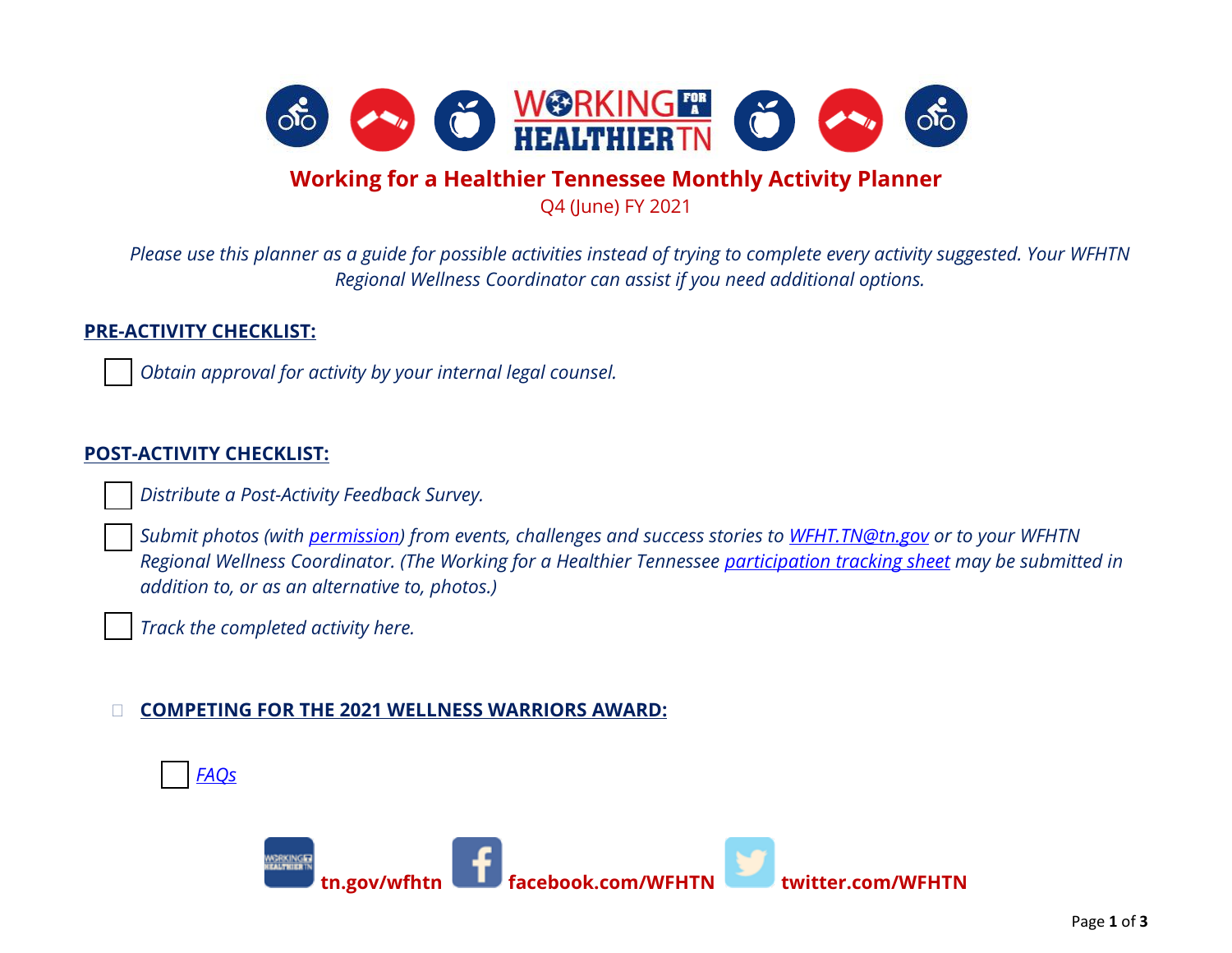|                               | <b>WELL-BEING ACTIVITIES</b>                                                                                                                                                                                                                        |                                                                                                                                                                                                                            | <b>PHYSICAL</b><br><b>ACTIVITY</b>                                                                                                                                                                                                            | <b>HEALTHY</b><br><b>EATING</b>                                                                                                                                                                                                                                                                |
|-------------------------------|-----------------------------------------------------------------------------------------------------------------------------------------------------------------------------------------------------------------------------------------------------|----------------------------------------------------------------------------------------------------------------------------------------------------------------------------------------------------------------------------|-----------------------------------------------------------------------------------------------------------------------------------------------------------------------------------------------------------------------------------------------|------------------------------------------------------------------------------------------------------------------------------------------------------------------------------------------------------------------------------------------------------------------------------------------------|
| <b>POINTS</b><br><b>LO</b>    | Help the men in your life lead longer,<br>healthier lives in honor of National<br>Men's Health Week and National<br>Men's Health Month by encouraging<br>your employees to learn about their<br>family health history.                              | Wear BLUE on Friday, June 18th for<br>Men's Health Month. Submit your<br>photo(s) and/or selfies (with<br>permission) to WFHT.TN@tn.gov.                                                                                   | Share "Get Out! 5 Benefits of<br><b>Outdoor Exercise"</b> in recognition<br>of Great Outdoors Month.                                                                                                                                          | Share the video "How to Cut a<br>Mango" in honor of National Fruits<br>& Vegetables Month.                                                                                                                                                                                                     |
|                               | Date shared; other relevant details                                                                                                                                                                                                                 | Date completed; other relevant details                                                                                                                                                                                     | Date shared; other relevant details                                                                                                                                                                                                           | Date shared; other relevant details                                                                                                                                                                                                                                                            |
| <b>POINTS</b><br>$\mathsf{m}$ | Participate in the June monthly<br>WFHTN Wellness Council Webinar on<br>Thursday, June 3rd at 9 a.m. Central.<br>Click here for the meeting link.                                                                                                   | Create a work playlist for "World Day<br>of Music" (June 21). Share your<br>playlist, favorite workday songs or<br>music genre with us at<br>WFHT.TN@tn.gov.                                                               | Encourage employees to move<br>more outdoors in recognition of<br><b>Great Outdoors Month. Submit</b><br>photo(s) (with permission) to<br>WFHT.TN@tn.gov.                                                                                     | June 10 <sup>th</sup> is National Herbs and<br>Spices Day. Encourage your co-<br>workers to share the most unique<br>or favorite herb/spice they have at<br>home. Ask your co-workers to<br>share their answer using this<br>Google Form. They can also share<br>pictures with WFHT.TN@tn.gov! |
|                               | Date completed                                                                                                                                                                                                                                      | Date completed; # of participants                                                                                                                                                                                          | Date completed; # of participants                                                                                                                                                                                                             | Date completed; # of participants                                                                                                                                                                                                                                                              |
| 30 POINTS                     | In recognition of "National Say<br>Something Nice Day" (June 1), pass<br>along a genuine compliment or say<br>something nice to a co-worker.<br>(Check out these tips.) If you don't<br>mind sharing your compliment, send<br>it to WFHT.TN@tn.gov. | In honor of "National Work from<br>Home Day" (June 24), take a moment<br>to make sure your workspace (at<br>home or at the office) is<br>ergonomically fit for YOU. Share a pic<br>of your workspace to<br>WFHT.TN@tn.gov. | Host a webinar for your agency.<br>Visit the WFHTN website or search<br>the <b>Here4TN</b> training catalog for<br>topics and scheduling. Suggested<br>topics include:<br><b>Relaxation Techniques*</b><br>Aging Healthfully and Gracefully** | In honor of National Fruits &<br>Vegetables Month, host a two<br>week Exotic Fruit Challenge.<br>Participants can send their tracking<br>sheets to WFHT.TN@tn.gov.                                                                                                                             |
|                               | Date completed; other relevant<br>details                                                                                                                                                                                                           | Date completed, # of attendees                                                                                                                                                                                             | Date completed; # of participants                                                                                                                                                                                                             | Date completed; # of attendees                                                                                                                                                                                                                                                                 |
| <b>TOTAL</b>                  | <b>Total # of Well-Being Points</b>                                                                                                                                                                                                                 | <b>Total # of Tobacco Cessation</b><br><b>Points</b>                                                                                                                                                                       | <b>Total # of Physical Activity</b><br><b>Points</b>                                                                                                                                                                                          | <b>Total # of Healthy Eating</b><br><b>Points</b>                                                                                                                                                                                                                                              |

**\*Presented by Here4TN**

#### **\*\*Presented by ActiveHealth**

**List any additional activities on the following sheet.**